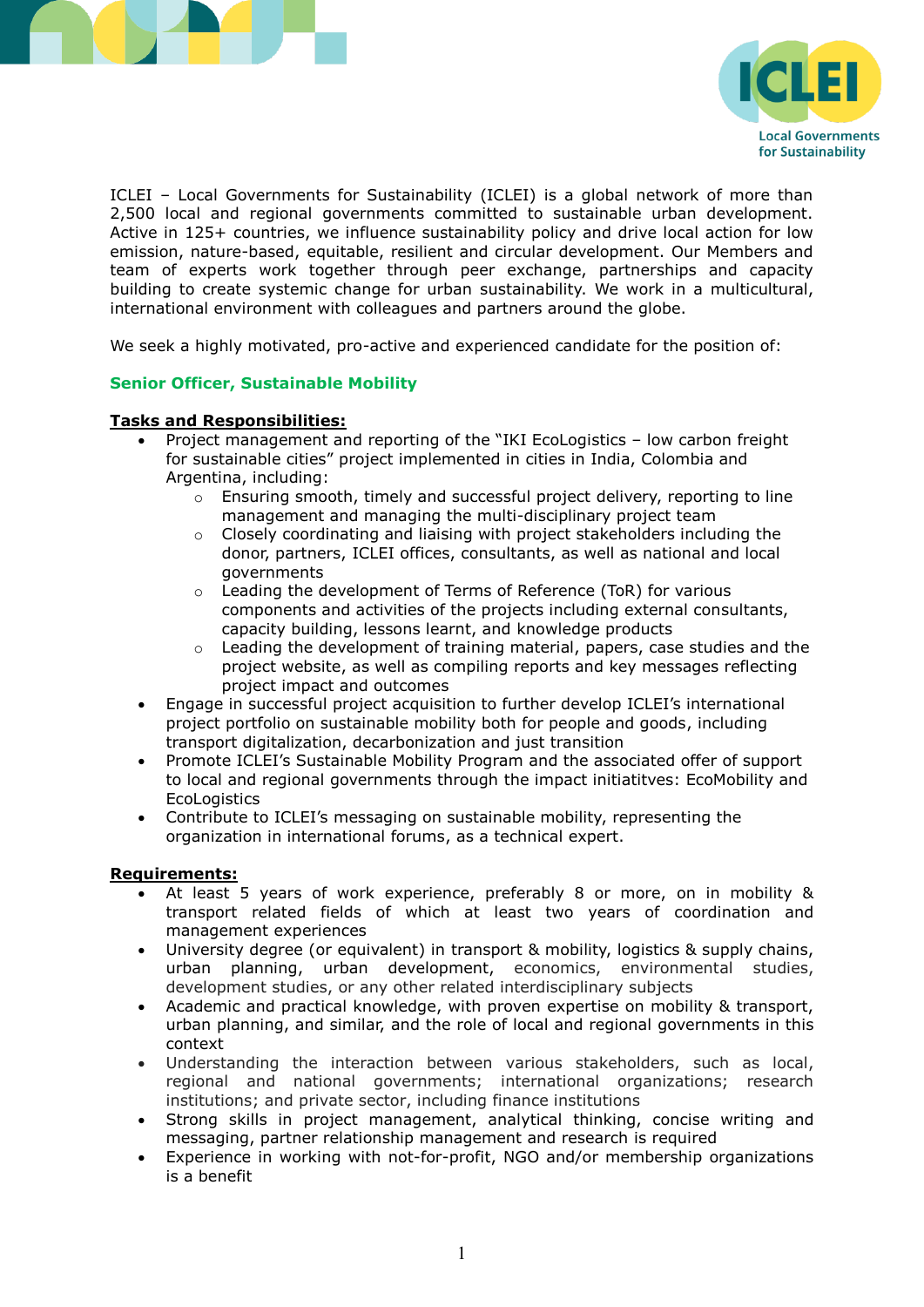



- Excellent written and spoken English is required other languages are an advantage
- Proficiency in using MS Office, project management tools (MS Teams and Asana) and data visualization tools (Powerbi or similar) is an advantage.

## **The successful candidate:**

- Is a strong team-player dedicated to driving innovative and sustainable mobility solutions,
- Has a proven track record of coordinating international projects (e.g. IKIs or European-funded projects)
- Shows enthusiasm for local action and project management, and is particularly interested in project designing, strategic planning, delivering high impact project results, and knowledge sharing,
- Is pro-active with an organized working method with good track-record of contributing to successful project design and meaningful partnerships,
- Shows excellence communications skills.

### **Terms and conditions:**

- The position is available from 15 August /1 September 2022 at the ICLEI World Secretariat in Bonn, Germany.
- The contract will have a limited duration for one year, with the possibility of extension.
- Starting annual salary of 43.888 EUR before tax and social insurance fees. The final salary and position will be determined based on the chosen applicant's years of relevant professional experience. Please note that the appointment may be made at a lower grade based on qualifications and professional experience of the selected applicant.
- Workings hours: 40 per week, 30 days of paid leave per year.
- Working language: English.
- The contract will be based on German law.
- International travel may be required; communication with partners around the world may require work outside of normal office hours.
- The Senior Officer reports to the Head of Sustainable Mobility.

# **Application:**

By email to *careers (dot) bonn (at) iclei (dot) org*. Please include "Senior Officer, Sustainable Mobility" in the subject line and send us:

- A letter of motivation, your recent CV and further documents and/or certificates all merged into one pdf. of up to 5 MB size.
- Indication of possible start date.<br>• Indication of citizenshin and if ar
- Indication of citizenship and if applicant holds a work permit for Germany.

# **Equal Opportunity and Employment Policy**

ICLEI World Secretariat's hiring policy is geared to ensure that the organization hires employees without regard to their race, color, religion, national origin, citizenship, age, gender, marital status, socio-economic background or sexual orientation. ICLEI's policy is that applicants for employment and career progression are considered solely on the basis of their relevant qualifications and competencies.

Please note that applications received after the deadline cannot be considered.

In order to support the evaluation via interview, shortlisted candidates will be required to undergo a written test relevant to the job content. Kindly note, that applications are reviewed continuously upon arrival, and submitting your application as soon as possible is advisable. The ICLEI World Secretariat shall only contact those applicants shortlisted